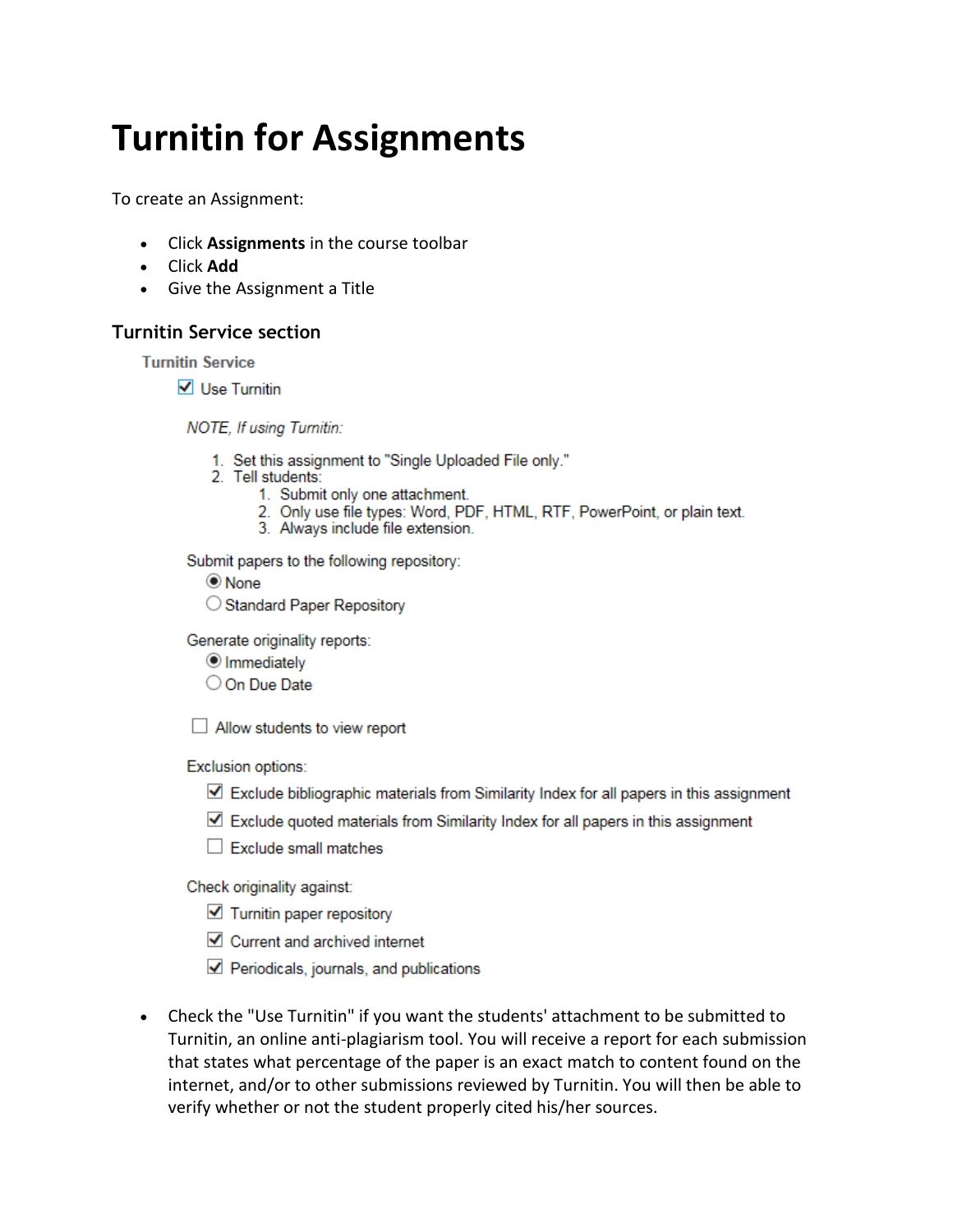- Check the "Allow students to view report" to allow students to view the Turnitin report, this is a good opportunity for teaching about plagiarism and citing and quoting sources.
- Leave other default options checked.

## **To View Turnitin Reports**

If you have chosen to use Turnitin, you will receive a report for each student submission. The Turnitin report highlights any parts of the paper that are exact matches to internet content or to any other paper that has been submitted to Turnitin in the past. You will be able to verify whether or not students appropriately cited their sources.

To view the Turnitin report:

- From the Assignment List, click **Grade** beneath the name of the Assignment. There will be a heading called "Turnitin" and by each submission there will be:
	- $\circ$  no report a report has not been generated. It takes 10 minutes 2 hours (depending on the file size) after submission to get the report. Or there may not be a report because the student did not add an attachment or attached an unsupported file type as an attachment.
	- $\circ$  a blue, green, yellow or red Turnitin icon.
		- Blue means there is no exact match with any content and red means there is 100% match. The green and yellow are somewhere in between.
	- $\circ$  Click the icon to open the report and view the exact matches. Verify if students cited their sources appropriately.

## **Using Turnitin without Assignment**

Create a Group for the course:

- 1. Site Info
- 2. Manage Groups
- 3. Create New Group
- 4. Title the Group
- 5. Add yourself and other instructors to the group member list
- 6. Click Add

Create an Assignment:

- 1. Click **Assignments** in the course toolbar
- 2. Click **Add**